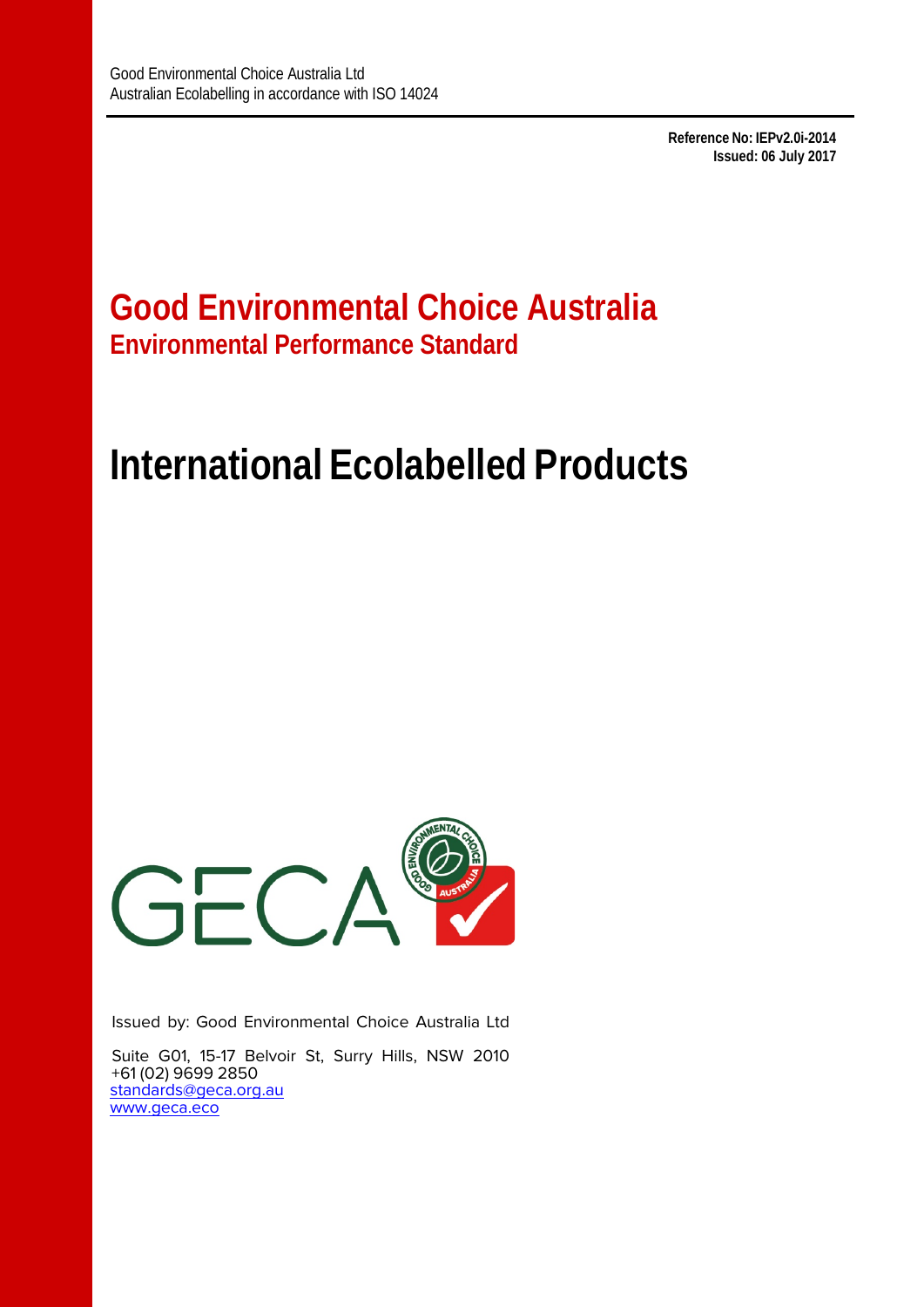

## **USE OF GOOD ENVIRONMENTAL CHOICE AUSTRALIA (GECA) STANDARDS**

This standard identifies environmental, quality, regulatory and social criteria that the top products sold in the Australian marketplace can meet in order to be recognised by GECA as "environmentally preferable".

This standard seeks to set the benchmark for environmentally preferable products. The Australian Ecolabel Program is based on the international standard ISO 14024: "Environmental Labels and Declarations - Guiding Principles" which requires environmental labelling specifications to include criteria that are objective, reasonable and verifiable.

This standard may be used by GECA appointed conformity assessment bodies to verify whether a product fully conforms to the criteria set by this standard. Where a product is certified under the Australian Ecolabel Program, it may display the GECA ecolabel (the "Environmental Choice Australia Mark") to show that the product has been independently audited and demonstrates conformance with the environmental and social criteria detailed in this standard.

The purpose of voluntary environmental labels and declarations is the communication of verifiable and accurate information for the numerous environmental aspects of goods and services. As required by the Trade Practices Act the information cannot be misleading. Such information encourages the demand for, and supply of, those products that cause less harm to the environment, thereby stimulating the potential for market-driven continuous environmental improvement. Where a company has a product certified as conforming to this standard, it may gain a marketing advantage in government and business procurement programs, as well as greater market recognition in general because of its independently verified environmental attributes.

The principles of life cycle management have been used to set criteria to address relevant environmental loads typical in a product category. As such, this standard may also offer guidance for Australian producers to reduce the environmentally harmful impacts of their product(s). Producers may use the environmental criteria in this standard to design and refine the processing, manufacturing and delivery of their product(s). In addition producers may find other environmental issues and more measures along the product's life cycle, which are beyond the content of this standard. Producers are encouraged to include and adapt improvements in their environment programs and designs to aim for even better environmental results where technically possible. GECA welcomes feedback where this has been achieved.

While all GECA ecolabelling standards are voluntary, nevertheless they contain criteria that address compliance with specific laws. In addition, a GECA standard may recognise specific Australian Standards. A prerequisite for certification under the GECA ecolabel is to satisfy the relevant Australian or International Standard, where it is required by law. However, Australian Standards typically define "fit-for-purpose" criteria and usually do not provide assurance of environmental preferability. GECA ecolabelling standards go beyond Australian Standards and define an environmental benchmark for the product category.

For further information please contact:

Good Environmental Choice Australia Ltd Standards Division Phone: +61 (0)2 9699 2850 E-mail: [standards@geca.org.au](mailto:standards@geca.org.au) Suite G01, 15-17 Belvoir St, Surry Hills, NSW 2010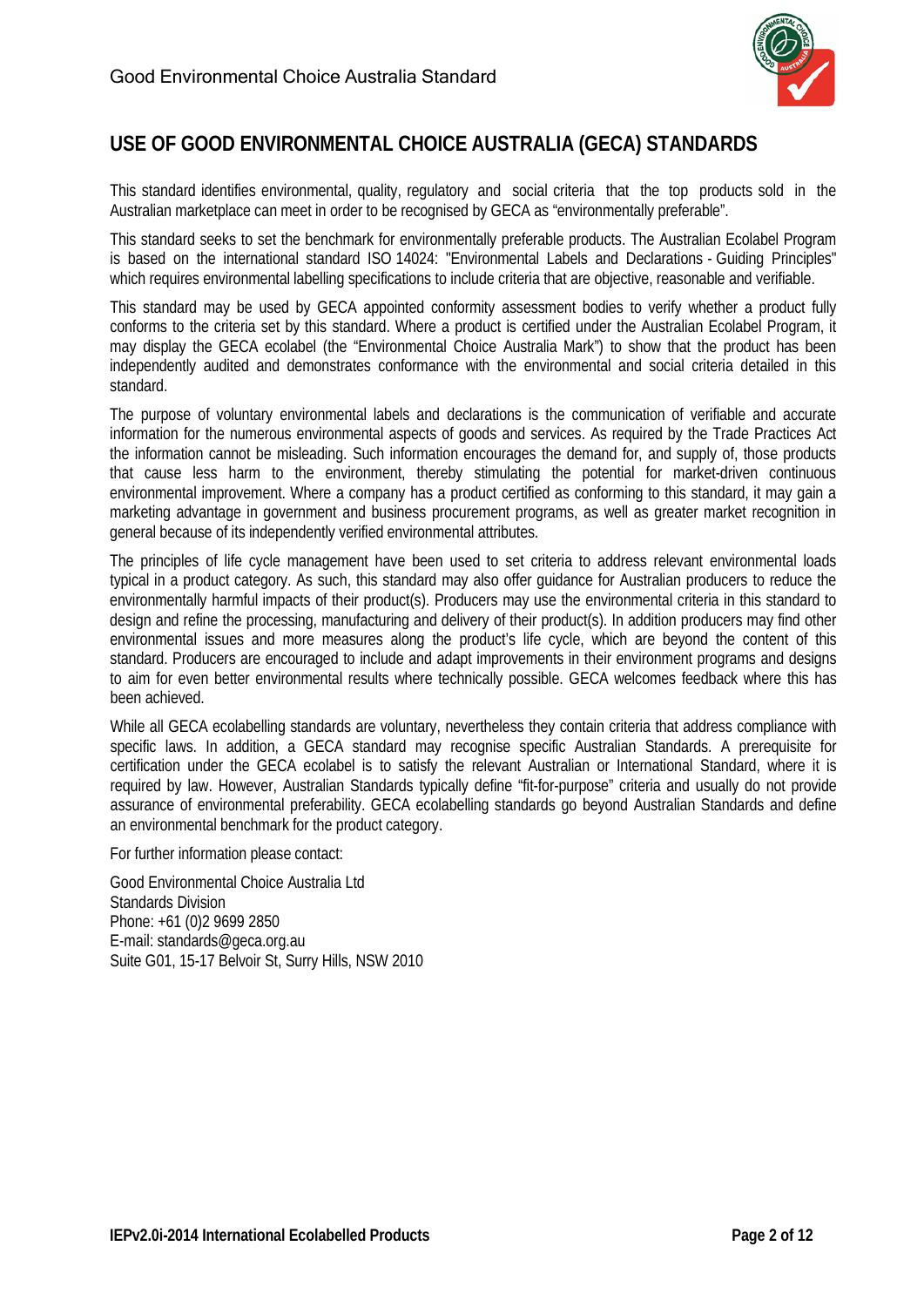## **CONTENTS**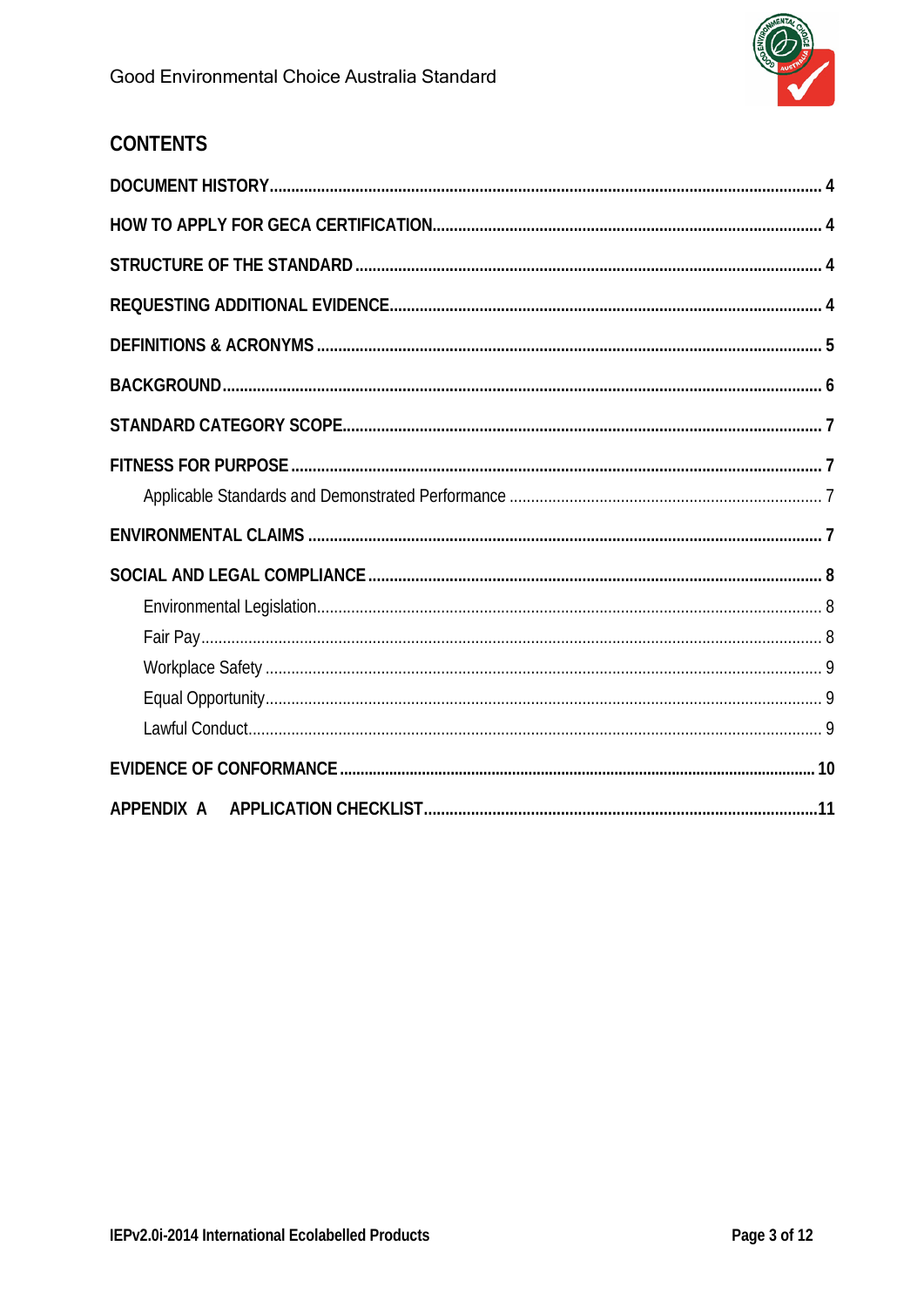

## **Standards Title**

## <span id="page-3-0"></span>**DOCUMENT HISTORY**

| Status:                  | Current        |                                                                                                                                                            |
|--------------------------|----------------|------------------------------------------------------------------------------------------------------------------------------------------------------------|
| <b>Current Version:</b>  | 2.0i           |                                                                                                                                                            |
| Date Published:          | 06 July 2017   |                                                                                                                                                            |
| <b>Previous Versions</b> | Date Published | <b>Summary of Changes</b>                                                                                                                                  |
| 1.1                      | June, 2007     | Mutual Recognition Agreement replaced by GENICES, EU-Ecolabel<br>or other international ecolabel scheme. Introduction of environmental<br>claim criterion. |
| 2.0 <sub>i</sub>         | July, 2017     | Update: Inclusion of notes in 'How to apply for GECA Certification'<br>and 'Social and Legal Compliance' sections.                                         |

## <span id="page-3-1"></span>**HOW TO APPLY FOR GECA CERTIFICATION**

Manufacturers or service suppliers interested in GECA certification using the Environmental Choice Australia Ecolabel are encouraged to read carefully through the entire standard and to evaluate whether their products are likely to conform to the standard and to pass the assessment process.

To launch an application, please contact GECA by phone, email or via the GECA website [\(www.geca.org.au\)](http://www.geca.org.au/). The completed application form can be sent to GECA either by mail, fax or email.

After receiving the completed application form and the application fee, GECA refers the verification process to an appointed auditing body. The auditing body contacts the applicant and gives a clear overview of the steps needed to achieve certification for their particular product type.

**Note:** GECA reserves the right to refuse, suspend or postpone an application if (a) the organisation does not meet minimum compliance with Environmental Law, Labour Law, Fair Pay, Work, Health and Safety, Lawful behaviour (e.g. pending or ongoing lawsuits) (b) the organisation does not have transparent reporting that is available/accessible on request (c) the core mission of the organisation and/or product is in conflict with GECA's mission and/or is perceived by GECA to pose a risk to the GECA brand or reputation.

## <span id="page-3-2"></span>**STRUCTURE OF THE STANDARD**

<span id="page-3-3"></span>Each section within this standard contains criteria and Demonstration of Conformance (DoC). The criteria state the requirements for the product and applicant company with respect to its environmental performance. The DoCs list the information required to verify compliance to the criteria. Selected sections also contain introductory text which outlines the purpose behind the criteria or the reason for its inclusion in the standard.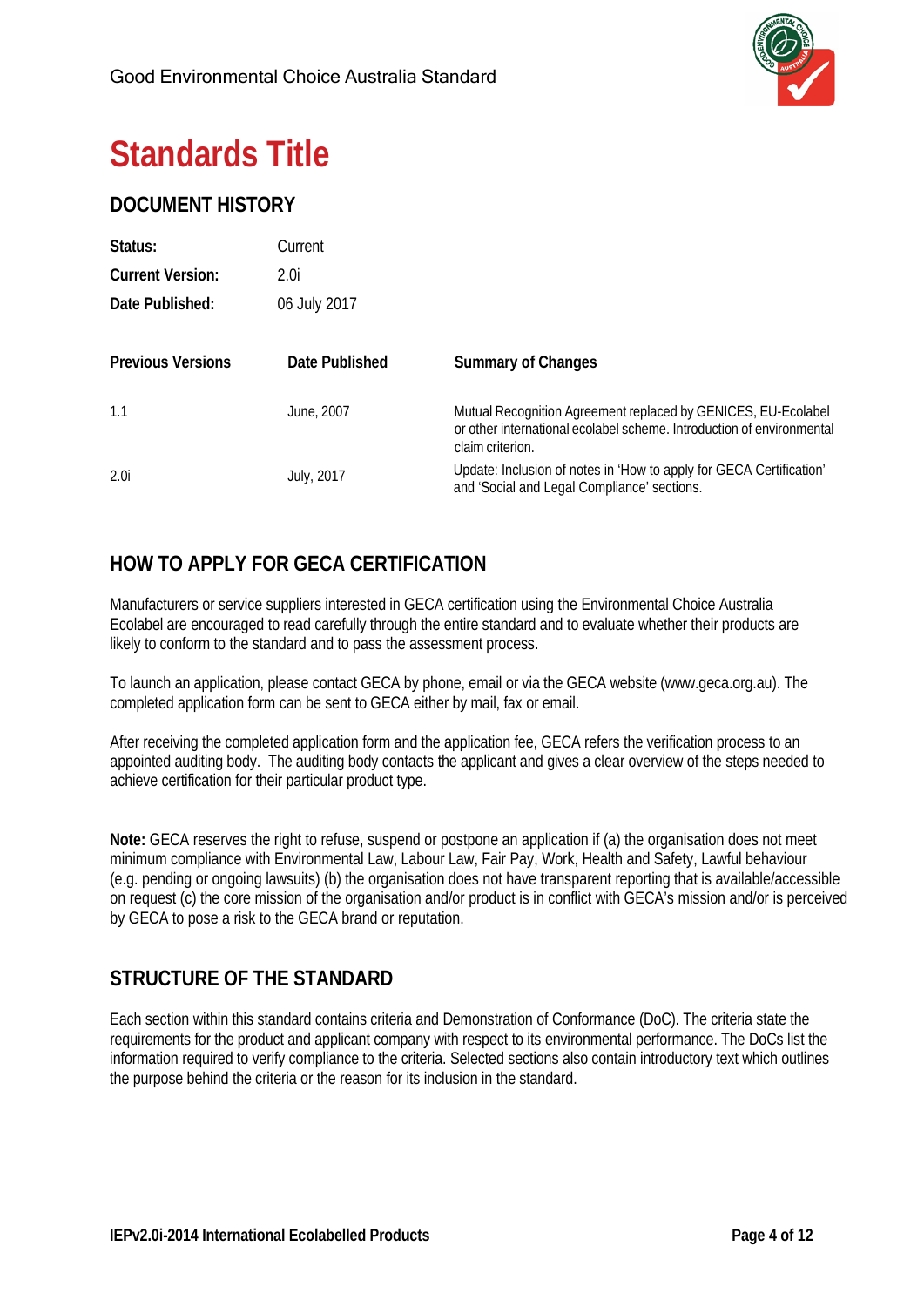

## **REQUESTING ADDITIONAL EVIDENCE**

Demonstration of Conformance items are listed for each criterion. The GECA approved auditor/s will request additional information to ensure conformance on a case by case basis. Hence, the conformance items listed below are considered a guide to the minimum Demonstration of Conformance items that will be required from the applicant company.

## <span id="page-4-0"></span>**DEFINITIONS & ACRONYMS**

**AS**: Australian Standard.

**ASTM**: American Society for Testing and Materials.

**CAB:** Conformity Assessment Body as described by GECA's Scheme Rules. CABs are often referred to as 'auditors', however only GECA appointed auditors may be used to obtain GECA certification.

**Demonstration of Conformance (DoC):** Defines sources of evidence acceptable to GECA to demonstrate compliance with each criterion of the standard. An applicant manufacturer must provide documentation to the appointed auditing body in order to demonstrate conformance of its products under assessment. For further information on Demonstration of Conformance requirements see *Appendix A - Evidence of Conformance* at the end of this standard.

**EPA:** Environmental Protection Agency, or Environmental Protection Authority.

**ISO**: International Organization for Standardization.

**GECA:** Good Environmental Choice Australia Ltd.

**GECA Mark:** The Environmental Choice Australia Mark, the mark awarded to applicants complying with GECA ecolabelling standards after assessment by a GECA appointed auditing body.

**GEN:** Global Eco-labelling Network.

**GENICES:** Global Eco-labelling Network's Internationally Coordinated Eco-labelling System.

**Producer/Manufacturer:** For the purpose of this standard these terms comprise both manufacturers of a product as well as service suppliers. These may not necessary be the companies that apply for GECA certification, since certification can also be awarded to retailers of a product. However, for some criteria it is required that the original manufacturer of the product conforms to particular requirements.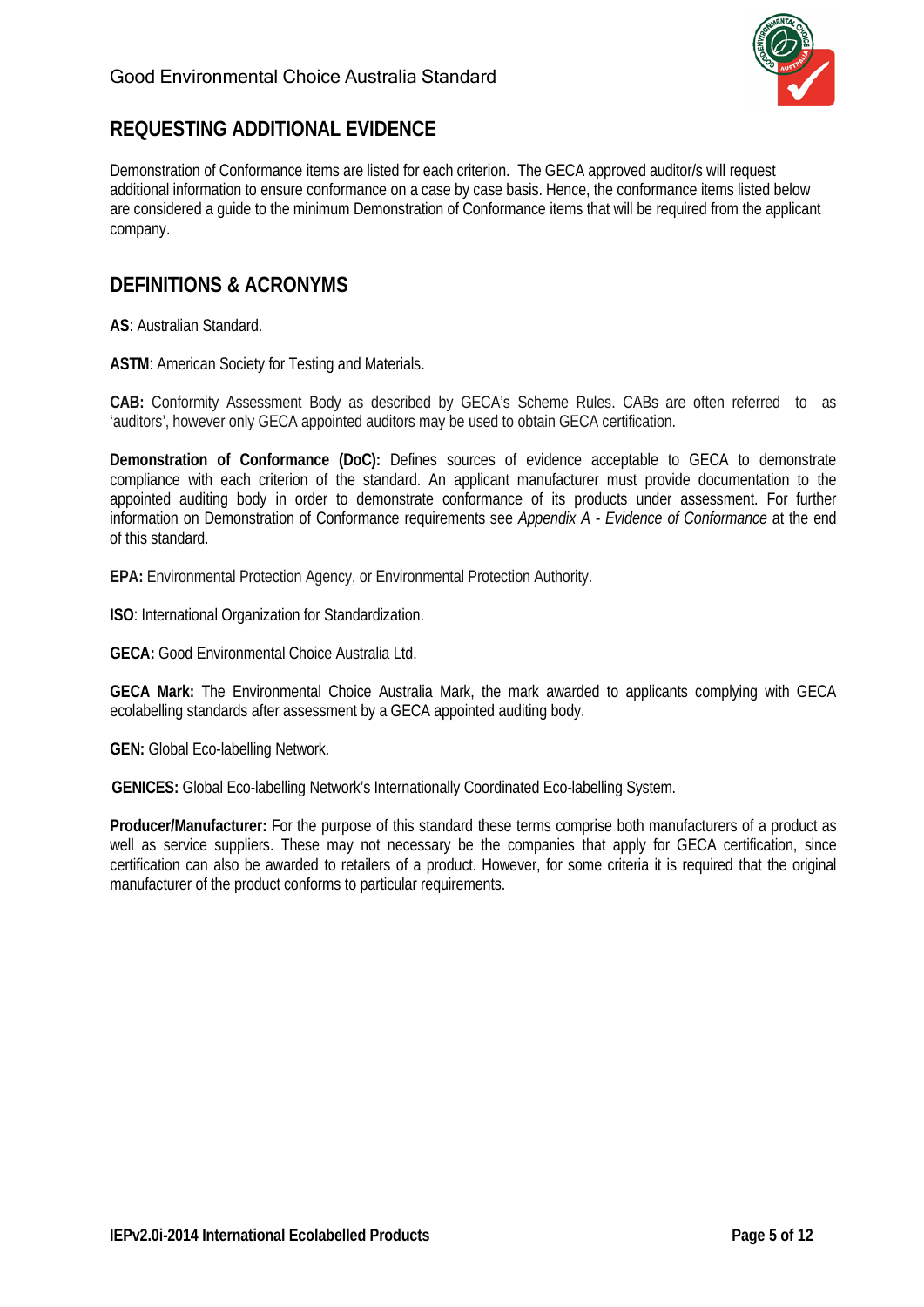

## <span id="page-5-0"></span>**BACKGROUND**

A GECA product standard sets limits for the most material environmental loads attributable to goods and/or services throughout their life cycle. This particular standard seeks to recognise environmental benchmarks set by a member certified under the Global Eco-labelling Network's Internationally Coordinated Eco-labelling System (GENICES), by the EU-Ecolabel, and by other equivalent international ecolabels in cases where GECA has confidence in the environmental stringency, accuracy and procedures used by the overseas organisations. The scope is intended for products and services sold in the Australian market that fall into a product or service category that is currently not covered by an existing GECA standard.

GECA reserves the right to assess the applicable scheme and standard to ensure conformance to the objectives of the Australian Ecolabel program.

The criteria are used for environmental labelling, implemented by GECA as part of the Australian Ecolabelling program. This Standard is voluntary, and after verification, enables certified products to display an environmental label (ecolabel) as implemented by GECA to show it is environmentally preferable.

Current GENICES member, EU-Ecolabel or other equivalent GECA approved international ecolabel certificate is considered sufficient Demonstration of Conformance against Criteria 2 - Criterion 8 in this standard where the overseas standard covers equivalent criteria.

Site audits are not required as part of product / services auditing against this standard.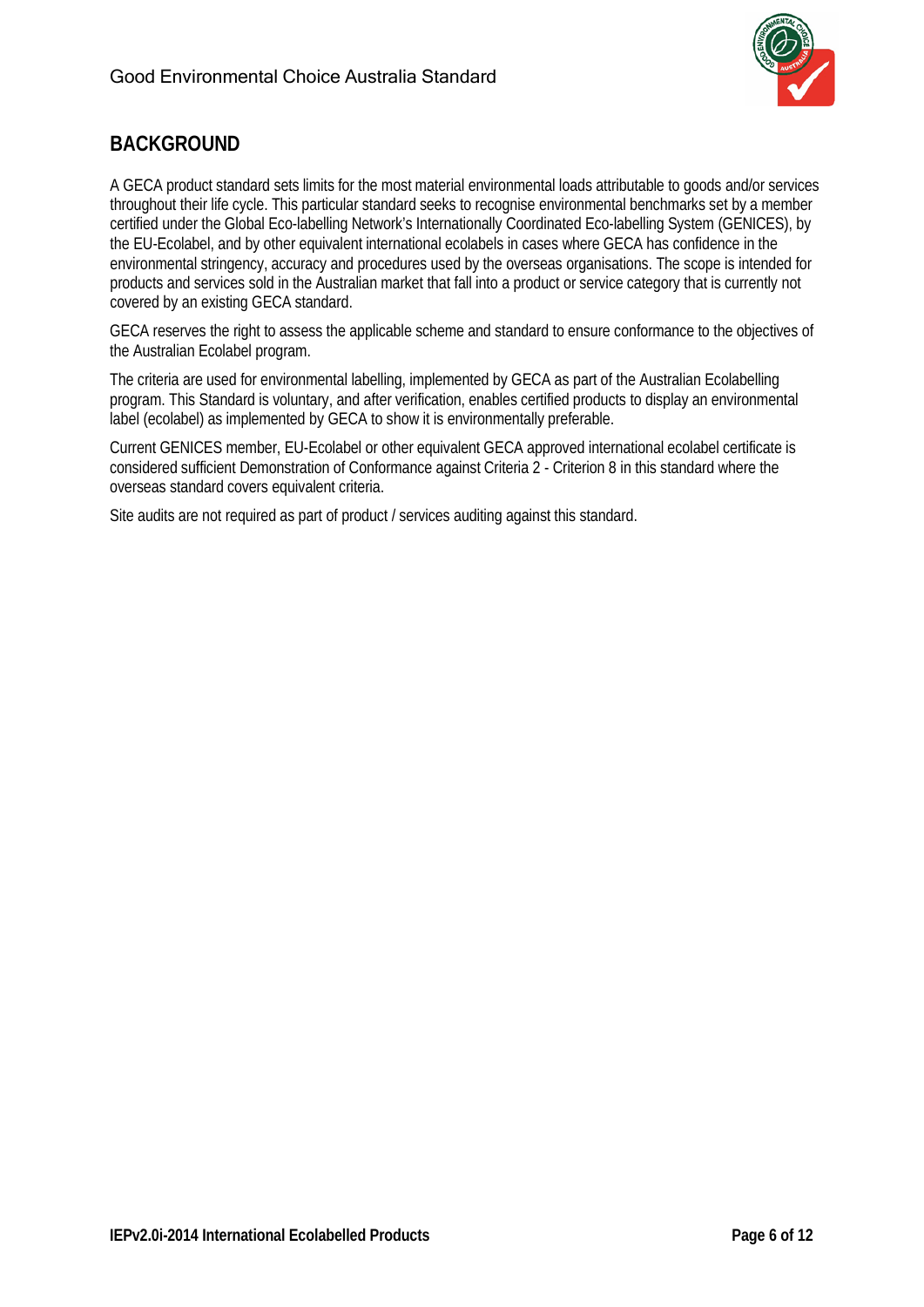

## <span id="page-6-0"></span>**STANDARD CATEGORY SCOPE**

**Criterion 1:** The scope of this standard is applicable to products which:

- **Fall into a product or service category that is currently not covered by an existing GECA standard; and**
- **a** are certified by an equivalent GECA approved international ecolabel.

#### **Demonstration of Conformance**

**DoC 1.1:** A brief description of the product(s) or product range as they apply to the scope of this standard.

**DoC 1.2:** Copy of current GENICES certified GEN member ecolabel certificate, EU-Ecolabel certificate or other international ecolabel certificate.

**DoC 1.3:** Conformation that the scope of the international standard has been approved by GECA.

## <span id="page-6-1"></span>**FITNESS FOR PURPOSE**

*To be certified, the product(s) must be fit to perform its intended purpose or application. A minimum level of quality and durability* is implicit before the GECA ecolabel can be displayed on the product. The applicant must ensure that the product is fit for its *intended purpose.*

#### <span id="page-6-2"></span>**Applicable Standards and Demonstrated Performance**

**Criterion 2:** The product must:

- meet the performance requirements of relevant Australian or international standards for its intended application; or
- be tested to relevant ASTM performance standards or equivalent; or
- demonstrate sufficient market acceptance, quality or suitability in the Australian market.

#### **Demonstration of Conformance**

**DoC 2.1:** Test reports for all relevant quality and performance tests showing that the product has been assessed by external or internal laboratory testing; or

**DoC 2.2:** Report or other evidence demonstrating fitness for purpose, market acceptance, suitability or quality.

### <span id="page-6-3"></span>**ENVIRONMENTAL CLAIMS**

Environmental claims are one of the tools utilised by consumers when attempting to make environmentally preferable choices *and therefore it is essential that such claims are true and substantiated.*

**Criterion 3:** Any environmental claims beyond the scope of the standard the product is certified against that have been applied to a product must comply with ISO 14021, and the applicant must be able to verify these claims to GECA. Any product making greenhouse related claims must comply with ISO 14064-3 "Specification with guidance for the validation and verification of greenhouse gas assertions" and be able to verify these claims to GECA.

For claims outside the scope of ISO 14021 or ISO 14064, clear statement of the test method and the conditions under which the product was tested is required, along with a clear explanation of the relevance of the test method to the environmental claim.

#### **Demonstration of Conformance**

**DoC 3.1:** A copy of any relevant advertising material currently in use; and

**DoC 3.2:** Relevant documentation confirming the grounds of the claim and its compliance with this criterion.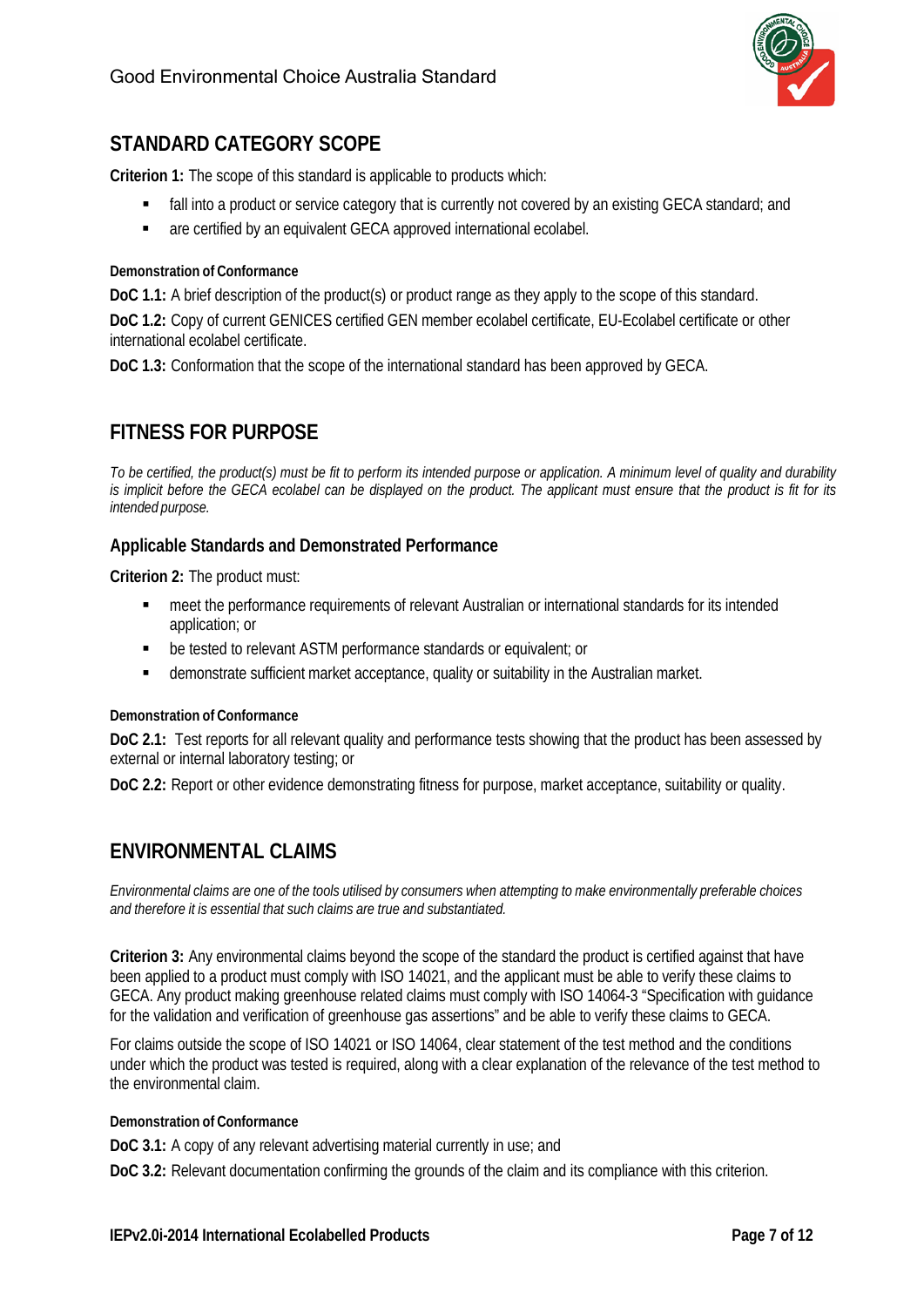

## <span id="page-7-0"></span>**SOCIAL AND LEGAL COMPLIANCE**

This section addresses compliance with law and the societal attributes of the manufacturer and the applicant company. Criteria for social aspects of the product are required under the international standard on ecolabelling (ISO 14024), and this section is common to all GECA standards. Equivalent sections are included in standards of all other GEN member ecolabelling bodies around the world. The social aspect partially addresses the third dimension of sustainability - Society. This was first understood by manufacturers under the name Corporate Social Responsibility (CSR). In this standard social criteria include laws for equal opportunity, safety and protection of workers. GECA certification cannot be given to any company that illegally exploits workers *or their families.*

*Note: In cases where there is a conflict between GECA requirements in this section and relevant legislation or regulations introduced by governments and agencies, national legislation overrides state legislation and state legislation overrides regulations and standards issued by GECA.*

#### <span id="page-7-1"></span>**Environmental Legislation**

**Criterion 4:** The manufacturer(s) of the product and the applicant company are required by law to comply with relevant environmental legislation and government orders at the Local, State and Commonwealth levels (if these have been issued). Where a manufacturer is from an overseas jurisdiction, it is that jurisdiction's environmental regulations that apply. Where the manufacturer has been found guilty of a breach of any environmental legislation or permit(s) within the last 2-years there must be evidence of corrective action.

#### **Demonstration of Conformance**

**DoC 4.1:** Signed declaration from an Executive Officer of the organisation stating compliance to environmental legislation and government orders; as well as declaration of any breaches of environmental legislation or permits and the date of the breach. Applicant must:

- provide a Legal Register listing applicable environmental legislation (including applicable Regulations under that legislation) in, or as an attachment to, this declaration. The Legal Register must, for each applicable Act and Regulation listed, state whether the manufacturer and applicant company comply; or
- have a certified ISO 14001, Eco-Management and Audit Scheme (EMAS) or equivalent environmental management system in place; and

**DoC 4.2:** Any relevant permits granted by the EPA or an equivalent national body; and

**DoC 4.3:** Evidence of corrective action following a guilty verdict, if applicable.

In this criterion, 'Regulation' means an entire regulatory instrument (for example, the Environmentally Hazardous Chemicals Regulation 2008) and not the individual sections, provisions or clauses of a regulatory instrument.

#### <span id="page-7-2"></span>**Fair Pay**

**Criterion 5:** All employees must be covered by a Federal or State award; a certified industrial agreement or a registered agreement as determined by the Australian Government Workplace Authority, or a State or Territory Workplace Relations Agency; or a workplace agreement in compliance with Workplace Relations Act 1996 Part 7 - The Australian Fair Pay and Conditions Standard. Where a manufacturer is from an overseas jurisdiction, the jurisdiction's equivalent regulations apply.

#### **Demonstration of Conformance**

**DoC 5.1:** Signed declaration of compliance from an Executive Officer of the organisation;

**DoC 5.2:** Text or template of a typical workplace agreement offered to employees of the company; and

**DoC 5.3:** Sample payslips.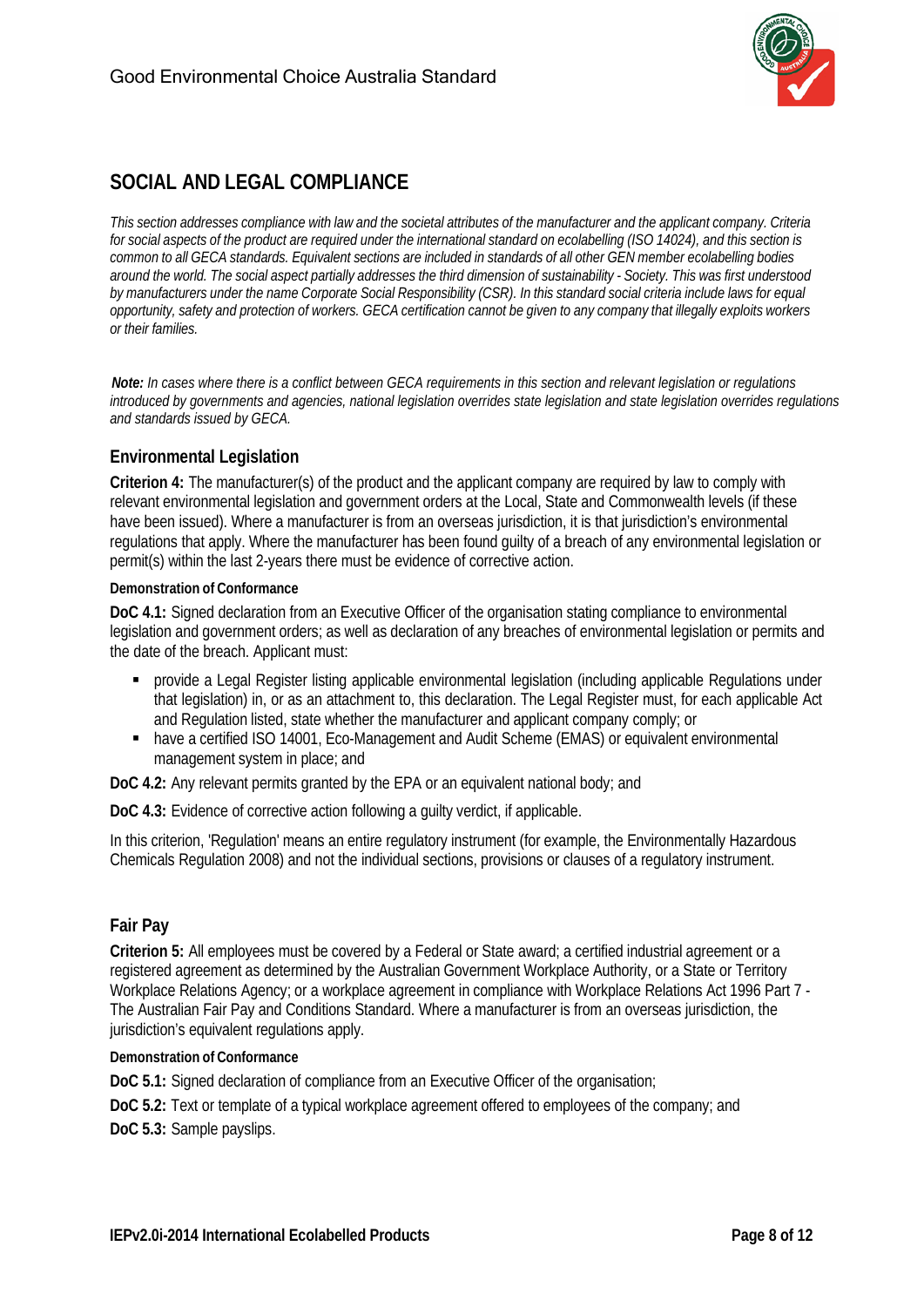

#### <span id="page-8-0"></span>**Workplace Safety**

**Criterion 6:** The manufacturer/applicant company must demonstrate general compliance with State or Territory Legislation concerning Occupational and Workplace Health and Safety and/or the Commonwealth Safety, Rehabilitation and Compensation Act 1988, where applicable. Where a manufacturer is from an overseas jurisdiction, it is that jurisdiction's equivalent regulations that apply. Where a manufacturer / applicant company has been found guilty of a breach of relevant legislation within the last 2-years, there must be evidence of corrective action.

#### **Demonstration of Conformance**

**DoC 6.1:** Signed declaration from an Executive Officer of the organisation stating compliance to workplace legislation and government orders, as well as declaration of any breaches of legislation and the date of the breach. Applicants must list all applicable legislation in, or as an attachment to, this declaration;

**DoC 6.2:** Copy of the company Occupational/Workplace H&S policy and procedures;

**DoC 6.3:** Copy of employee induction records, training records, meeting records and risk assessments; or current OHSAS 18001, AS/NZS 4801 or equivalent certification; or third party certification stating compliance to OH&S Act 2004 and the OH&S Regulations 2007 or equivalent jurisdiction specific legislation; and

**DoC 6.4:** Evidence of corrective action following a guilty verdict, if applicable.

#### <span id="page-8-1"></span>**Equal Opportunity**

**Criterion 7:** The manufacturer and/or applicant company must demonstrate general compliance with the requirements of the Racial Discrimination Act 1975, Sex Discrimination Act 1984, Disability Discrimination Act 1992, Equal Opportunity for Women in the Workplace Act 1999 and complementary State Legislation and Regulations. The applicant company and manufacturer(s) cannot be in the list of 'named' or non-compliant employers under the Equal Opportunity for Women in the Workplace Act 1999. Where the applicant company or manufacturer is from an overseas jurisdiction, it is that jurisdiction's equivalent regulations that apply. Where the applicant or manufacturer has been found guilty of a breach of relevant legislation within the last 2-years, there must be evidence of corrective action.

#### **Demonstration on Conformance**

**DoC 7.1:** Signed declaration from an Executive Officer of the organisation;

**DoC 7.2:** Copy of relevant company policies and procedures;

**DoC 7.3:** Evidence of corrective action following a guilty verdict, if applicable; and

**DoC 7.4:** The auditor will verify that the company does not appear on the following list:

[www.wgea.gov.au/report/compliance](http://www.wgea.gov.au/report/compliance)

#### <span id="page-8-2"></span>**Lawful Conduct**

**Criterion 8:** The manufacturer/applicant company must not have been convicted of any breach of criminal law, any breach of the Trade Practices Act 1974 or the Corporations Act 2001, including prosecution or de-listing by the Australian Stock Exchange (ASX) or international equivalent. Where a manufacturer is from an overseas jurisdiction, it is that jurisdiction's equivalent regulations that apply. Where a manufacturer has been found guilty of a breach of relevant legislation within the last 2-years, there must be evidence of corrective action.

#### **Demonstration of Conformance**

**DoC 8.1:** Signed declaration from an Executive Officer of organisation; and **DoC 8.2:** Evidence of corrective action following a guilty verdict, if applicable.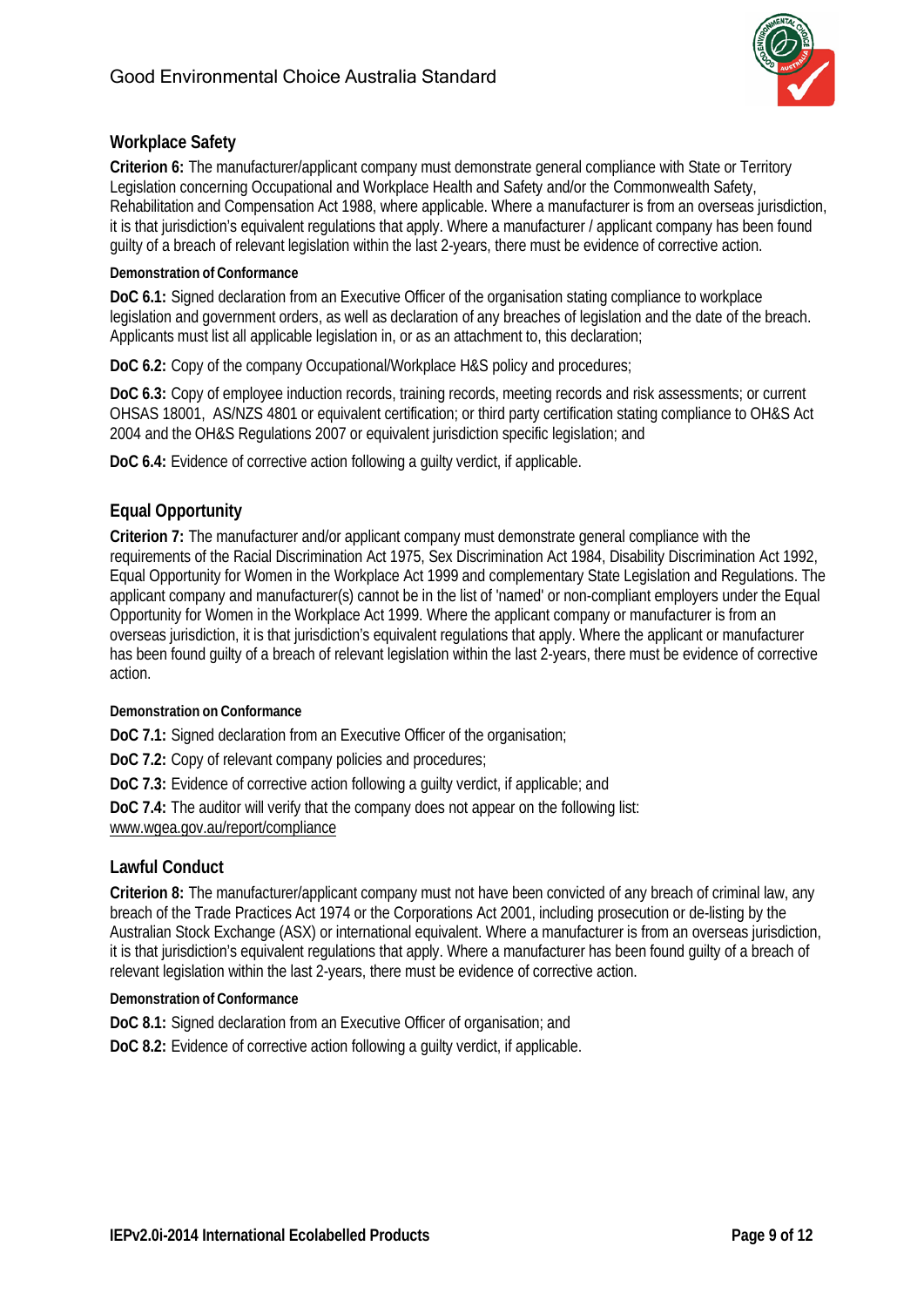

## <span id="page-9-0"></span>**EVIDENCE OF CONFORMANCE**

#### **Demonstration of Conformance (DoC)**

This section lists the sources of evidence which may be considered during a conformance assessment to establish compliance with this standard. This list is provided in order to guide the applicant manufacturer through the requirements of the standard and to facilitate the preparation of an application.

The DoC requirements as specified, along with each criterion in the standard, define specific sources of evidence acceptable to GECA. Where specific standards or test methods are required, it is intended that the most recent version of the applicable standard or method are used. In cases where criteria offer several DoC requirements, it is the sole decision of the appointed auditing body to choose the appropriate option during the preliminary stage of the assessment. If none of the recommended DoC requirements stipulated for a particular criterion in the standard are applicable for a product under assessment, then the appointed CAB may choose an alternative but equivalent source of evidence. In cases where alternative sources of evidence have been accepted for the verification of the product, the CAB will inform GECA by providing a report on the details as far as appropriate. GECA will use this information to continuously improve the DoC requirements stipulated by each standard.

The DoC requirements are summarised in Appendix A to assist applicants in preparing documentation for the verification process with a GECA accredited CAB.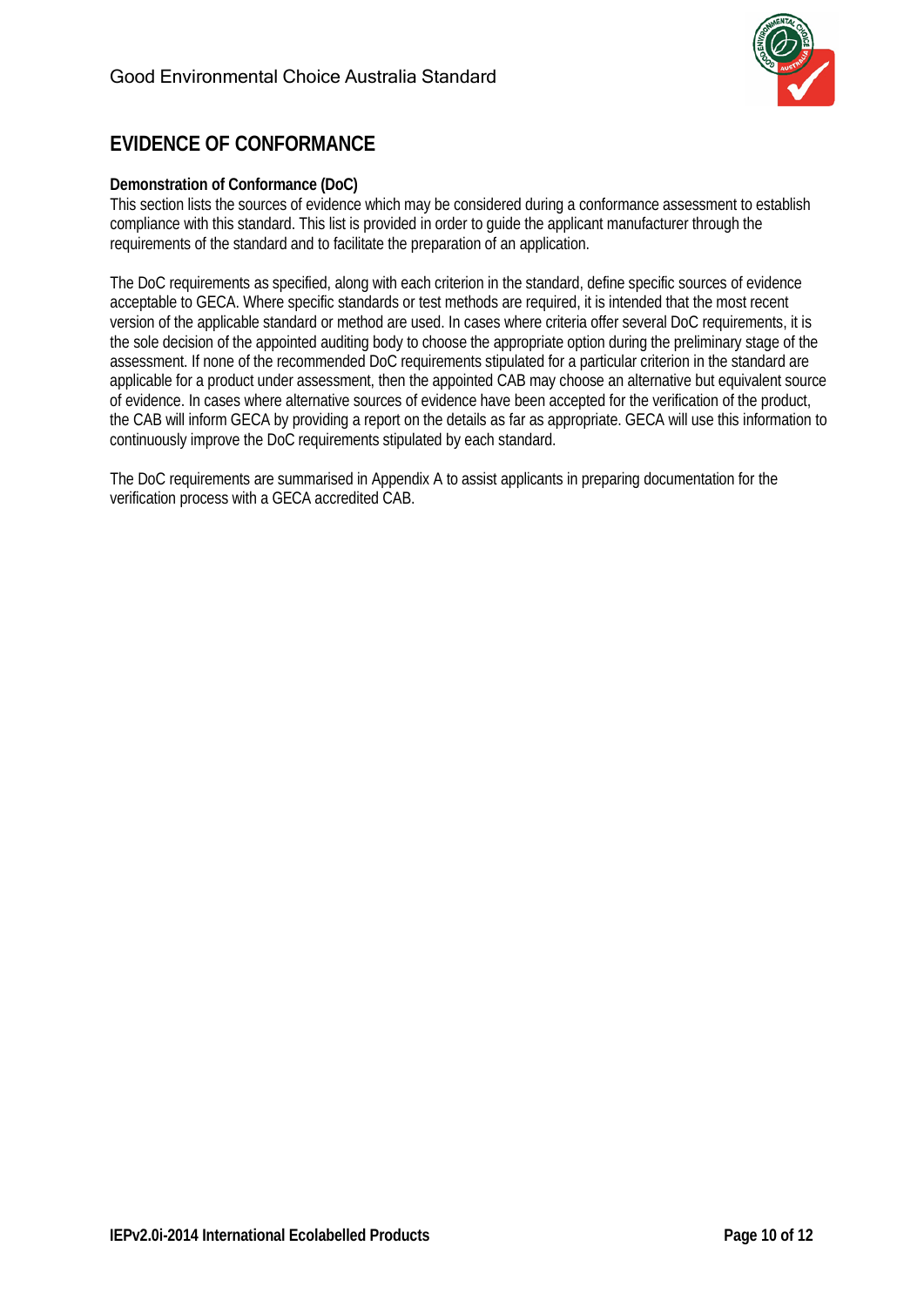

## <span id="page-10-0"></span>**APPENDIX A APPLICATION CHECKLIST**

The Application Checklist is intended to guide the applicant company through the application and verification process. The company may collect all information that is required for the verification of the product and attach the relevant documents to their *application. The table below summarises the DoC requirements for each criterion in the standard.*

| Criterion<br>Number                                                                            | <b>Criterion Content</b>                                                                   | <b>Demonstration of Conformance</b>                                                                                                                                                                                                  | Evidence<br>Attached | Complies<br>Y/N or NA |
|------------------------------------------------------------------------------------------------|--------------------------------------------------------------------------------------------|--------------------------------------------------------------------------------------------------------------------------------------------------------------------------------------------------------------------------------------|----------------------|-----------------------|
|                                                                                                |                                                                                            | See standard body for details                                                                                                                                                                                                        |                      |                       |
| <b>Category Scope</b>                                                                          |                                                                                            |                                                                                                                                                                                                                                      |                      |                       |
| Criterion 1<br>GEN-member, EU Ecolabel or<br>other international ecolabel<br>certified product | List and description of products.                                                          |                                                                                                                                                                                                                                      |                      |                       |
|                                                                                                |                                                                                            | Current international ecolabel certificate.                                                                                                                                                                                          |                      |                       |
|                                                                                                | Conformation that the scope of the<br>international standard has been approved by<br>GECA. |                                                                                                                                                                                                                                      |                      |                       |
| <b>Fitness For Purpose</b>                                                                     |                                                                                            |                                                                                                                                                                                                                                      |                      |                       |
| Criterion 2                                                                                    | Applicable standards and<br>demonstrated performance                                       | Test report for relevant quality and<br>performance test, or report or other evidence<br>demonstrating fitness for purpose, market<br>acceptance, suitability or quality.                                                            |                      |                       |
| <b>Environmental Claims</b>                                                                    |                                                                                            |                                                                                                                                                                                                                                      |                      |                       |
| Criterion 3                                                                                    | Public claims made by<br>applicant                                                         | Statement of conformance signed by ab<br>Executive Officer (EO), with report showing<br>compliance to ISO 14021.                                                                                                                     |                      |                       |
| <b>Environmental Legislation</b>                                                               |                                                                                            |                                                                                                                                                                                                                                      |                      |                       |
| Criterion 4                                                                                    | Applicable environmental<br>legislation and government<br>orders                           | Statement of conformance signed by EO,<br>with declaration of breaches and applicable<br>legislation and Legal Register listing<br>applicable environmental legislation or<br>certified environmental management system<br>in place. |                      |                       |
|                                                                                                |                                                                                            | Applicable permits granted by EPA.                                                                                                                                                                                                   |                      |                       |
|                                                                                                | Evidence of corrective action (if applicable).                                             |                                                                                                                                                                                                                                      |                      |                       |
| <b>Fair Pay</b>                                                                                |                                                                                            |                                                                                                                                                                                                                                      |                      |                       |
| Criterion 5                                                                                    | Coverage of employees under<br>certified agreements                                        | Statement of conformance signed by EO.                                                                                                                                                                                               |                      |                       |
|                                                                                                |                                                                                            | Sample workplace agreement.                                                                                                                                                                                                          |                      |                       |
|                                                                                                |                                                                                            | Sample payslips.                                                                                                                                                                                                                     |                      |                       |